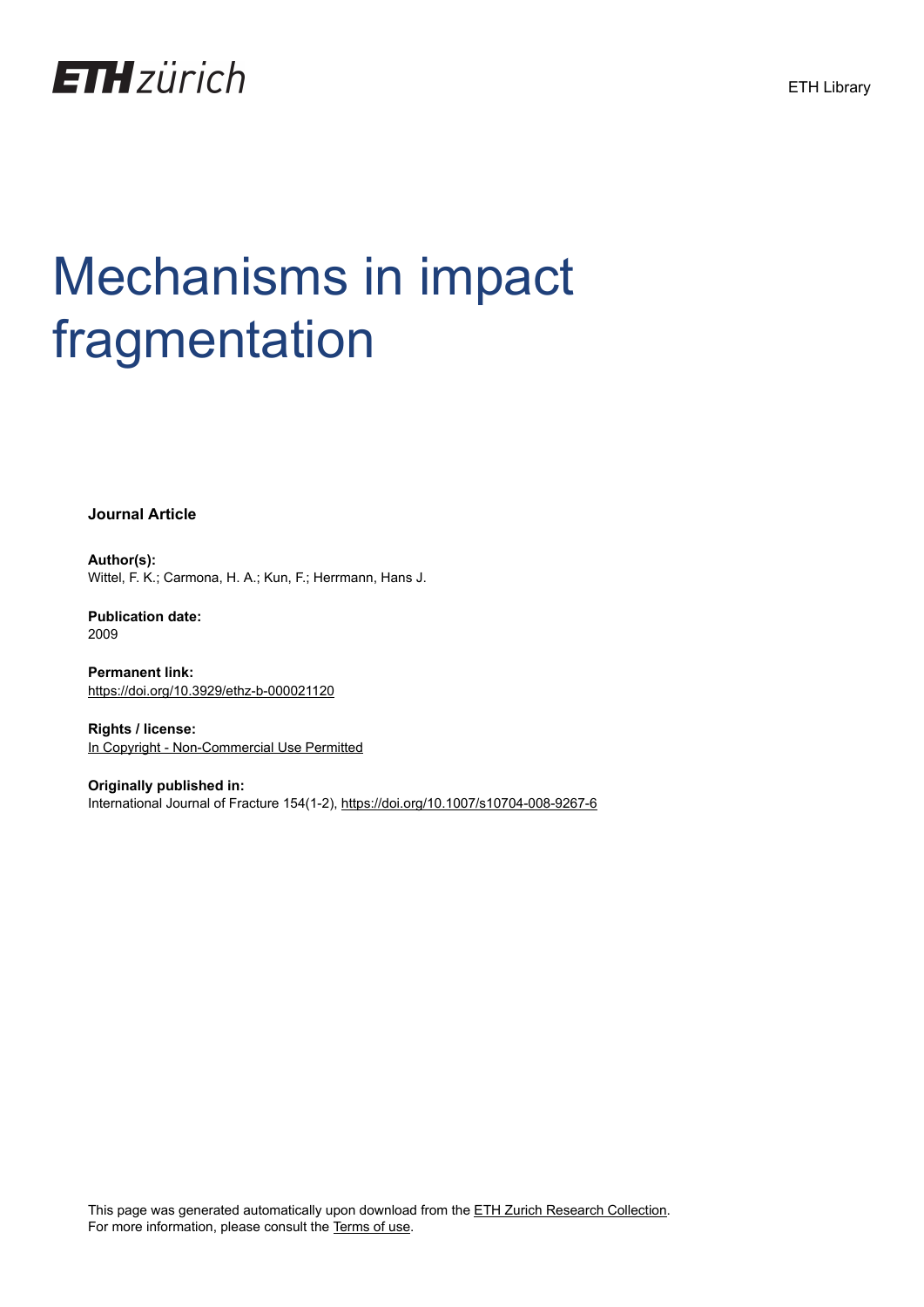ORIGINAL PAPER

# **Mechanisms in impact fragmentation**

**F. K. Wittel · H. A. Carmona · F. Kun · H. J. Herrmann**

Received: 15 April 2008 / Accepted: 7 October 2008 © Springer Science+Business Media B.V. 2008

**Abstract** The brittle fragmentation of spheres is studied numerically by a 3D Discrete Element Model. Large scale computer simulations are performed with models that consist of agglomerates of many spherical particles, interconnected by beam-truss elements. We focus on a detailed description of the fragmentation process and study several fragmentation mechanisms involved. The evolution of meridional cracks is studied in detail. These cracks are found to initiate in the inside of the specimen with quasi-periodic angular distribution and give a broad peak in the fragment mass distribution for large fragments that can be fitted by a two-parameter Weibull distribution. The results prove to be independent of the degree of disorder in the model, but mean fragment sizes scale with velocity. Our results reproduce many experimental observations of fragment shapes, impact energy dependence or mass distribution, and significantly improve the understanding of the fragmentation process for impact fracture

F. K. Wittel (B) · H. J. Herrmann Computational Physics for Engineering Materials IfB, ETH Zurich, Schafmattstr. 6, HIF, 8093 Zurich, Switzerland e-mail: fwittel@ethz.ch URL: http://comphys.ethz.ch

H. A. Carmona

Centro de Ciências e Tecnologia, Universidade Estadual do Ceará, 60740-903 Fortaleza, Ceara, Brazil

F. Kun

Department of Theoretical Physics, University of Debrecen, P.O. Box 5, 4010 Debrecen, Hungary since we have full access to the failure conditions and evolution.

**Keywords** Fragmentation · Computer simulation · Discrete element method · Comminution

# **1 Introduction**

Fragmentation is ubiquitous in nature and can be found on all scales. Technologically we make strong use of fragmentation for example in industrial comminution processes where the focus lies on the specific reduction of material to preferred sizes, minimizing the necessary energy and amount of nano-toxic powder production. Therefore, predicting the resulting fragment mass distributions, understanding the underlying fragmentation mechanisms and scaling relations is an important field of research that has attracted the attention of researchers over the last decades. Fragmentation of single brittle spheres has been studied experimentally and numerically to understand the elementary fragmentation processes that govern comminution. Experiments from the 60 s analyzed the fragment mass and size distributions [\(Arbiter et al. 1969](#page-11-0); [Gilvarry and Bergstrom](#page-12-0) [1961;](#page-12-0) [Gilvarry and Bergstrom 1962](#page-12-1)) with the striking observation, that the mass distribution in the range of small fragments follows a power law with exponents that are universal with respect to material or the way energy is imparted to the system. Later it was found that the exponents depend on the dimensionality of the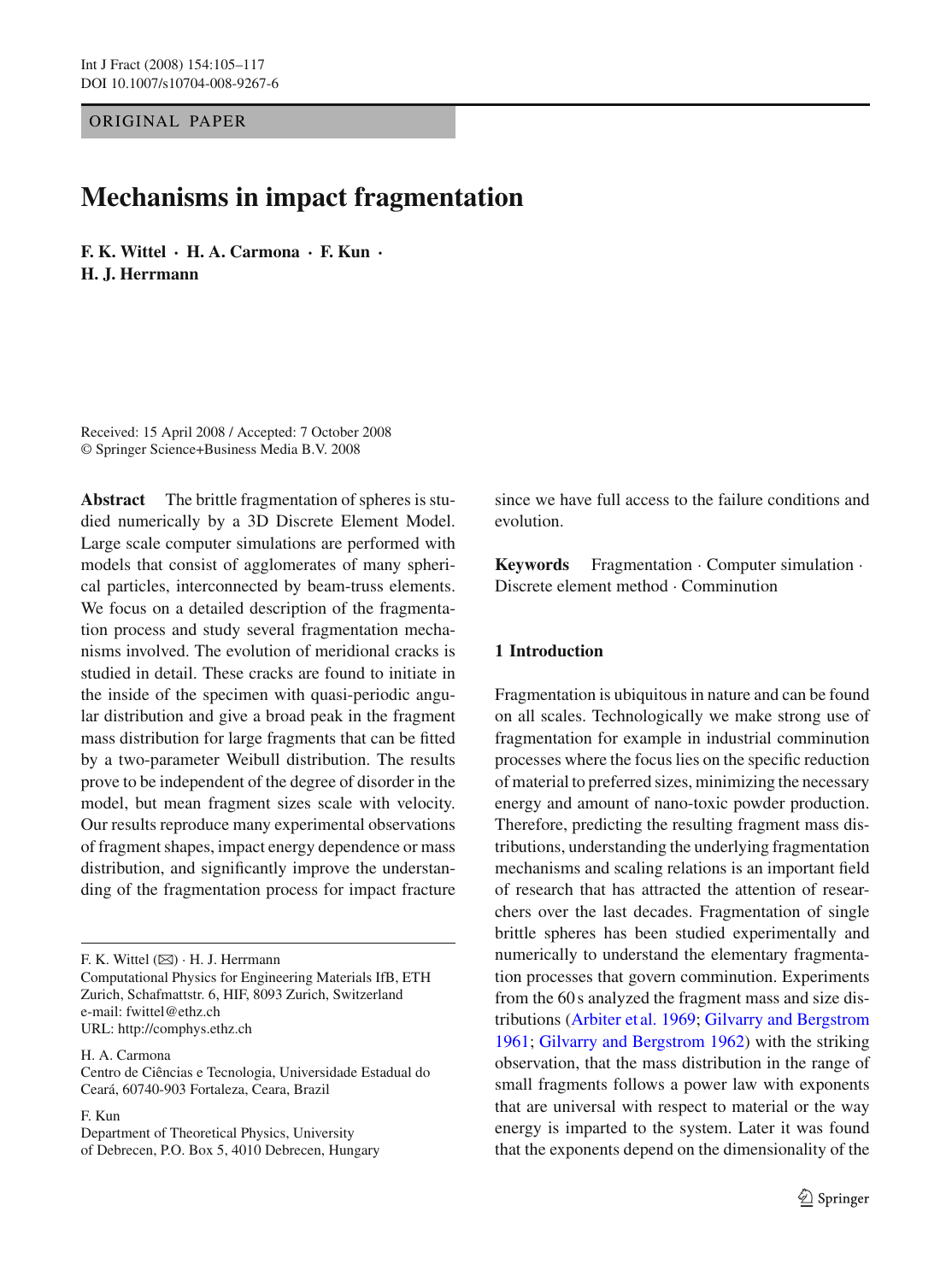object [\(Turcotte 1986\)](#page-12-2). These findings were confirmed by numerical simulations, mainly based on Discrete Element Models (DEM) (Aström et al. 2000; [Diehl et al.](#page-12-4) [2000](#page-12-4); [Kun and Herrmann 1996a](#page-12-5)[,b](#page-12-6)). For large fragment masses, deviation from the power-law distribution could be modelled by an exponential cut-off, and by u[sing](#page-11-1) [a](#page-11-1) [bi-linear](#page-11-1) [or](#page-11-1) [Weibull](#page-11-1) [distribution](#page-11-1) [\(](#page-11-1)Antonyuk et al. [2006](#page-11-1); [Potapov and Campbell 1996](#page-12-7); [Cheong et al.](#page-12-8) [2004](#page-12-8); [Lu et al. 2002;](#page-12-9) [Meibom and Balslev 1996;](#page-12-10) Oddershede [1993\)](#page-12-11). It is an every day experience that fragmentation is only obtained above a certain material dependent energy input. Numerical simulation could prove a phase transition at a critical energy with the fragmentation regime above and the fracture or damaged regime below a critical point [\(Behera et al. 2005](#page-12-12); [Kun and Herrmann 1999;](#page-12-13) [Thornton et al. 1999](#page-12-14)). The fragmentation process itself became accessible with the availability of high speed cameras [\(Andrews and Kim](#page-11-2) [1998](#page-11-2), [1999;](#page-11-3) [Antonyuk et al. 2006](#page-11-1); [Chau et al. 2000](#page-12-15); [Majzoub and Chaudhri 2000](#page-12-16)[;](#page-12-18) [Salman et al. 2002](#page-12-17); Schubert et al. [2005;](#page-12-18)[Tomas et al 1999;](#page-12-19)[Wu et a](#page-13-0)[l.](#page-12-13)[2004\). Below](#page-12-13) the critical point only slight damage could be observed, while above the specimen breaks into a small number of fragments of the shape of wedges, formed by meridional fracture planes, and additional coneshaped fragments at the specimen-target contact point. By meridional we mean along a meridian, or other words from south to north or small to large z values. Way above the critical point, oblique fracture planes develop, that further fragment the wedge shaped fragments.

Today the mechanisms involved in the initiation and propagation of single cracks are fairly well understood, and statistical models have been successfully applied to describe macroscopic fragmentation [\(Åström 2006](#page-12-20); [Herrmann and Roux 1990](#page-12-21)). However, when it comes to complex fragmentation processes with instable dynamic growth of many competing cracks in the threedimensional space (3D), much less is understood. Today model sizes become possible that allow for 3D simulations with many thousand particles and interaction forces that are more realistic than simple central potentials. These give a good refined insight of what is really happening inside the system, and how the predicted outcome of the fragmentation process depends on system properties. Numerical simulations can recover some of these findings, but while 2D models are incapable of reproducing the meridional fracture planes [\(Behera et al. 2005](#page-12-12); [Khanal et al. 2004;](#page-12-22) Kun and Herrmann [1999](#page-12-13); [Potapov et al. 1995;](#page-12-23) [Potapov and Campbell](#page-12-24) [1997;](#page-12-24) [Thornton et al. 1996\)](#page-12-25), 3D simulations were restricted to relatively small systems, and could not study the mechanisms that initiate and drive meridional fracture [planes](#page-12-14) [\(Potapov and Campbell 1996](#page-12-7)[;](#page-12-14) Thornton et al. [1999\)](#page-12-14). [\(Arbiter et al. 1969\)](#page-11-0) argued, based on high speed photographs that fracture initiates from the periphery of the contact disc between the specimen and the plane, due to the circumferential tension induced by a highly compressed cone driven into the specimen. However, their experiments did not allow access to the internal damage developed inside the specimen during impact. [Using](#page-12-16) [transparent](#page-12-16) [acrylic](#page-12-16) [resin,](#page-12-16) [\(](#page-12-16)Majzoub and Chaudhri [2000](#page-12-16); [Schönert 2004\)](#page-12-26) observed damage initiation at the border of the contact disc, but plastic flow and material imperfections complicated the analysis. Therefore, meridional crack initiation and propagation is not fully clarified, although the resulting wedge-shaped fragments are observed for a variety of materials and impact conditions [\(Arbiter et al. 1969](#page-11-0); [Khanal et al. 2004;](#page-12-22) [Majzoub and Chaudhri 2000](#page-12-16)[;](#page-13-0) Wu et al. [2004](#page-13-0)).

In this paper we present 3D Discrete Element simulations of brittle solid spheres impacting a hard planar target. We focus our attention on the processes involved in the initiation and development of fragmentation mechanisms and how they lead to different regimes in the resulting fragment mass distributions. Our results can reproduce experimental observations on fragment shapes, scaling of impact energy dependence and mass distributions, significantly improving our understanding of the fragmentation process in impact fracture due to the time evolution of the fragmentation process and stress field involved being fully accessible.

### **2 Model description**

Discrete Element Models (DEM) were first employed by [\(Cundall and Strack 1979\)](#page-12-27) to study rock mechanics and failure in particular. Today they are applied to quasi-static, impact or explosive loading, employing elementary particles of different shapes and density, connected by different rheological cohesive, massless elements (Bićanić 2004). Newton's equations govern the translational and rotational motion of the elements. Torques and forces can arise either from particleparticle interactions, from the cohesive elements, by interaction with boundaries like elastic or rigid walls or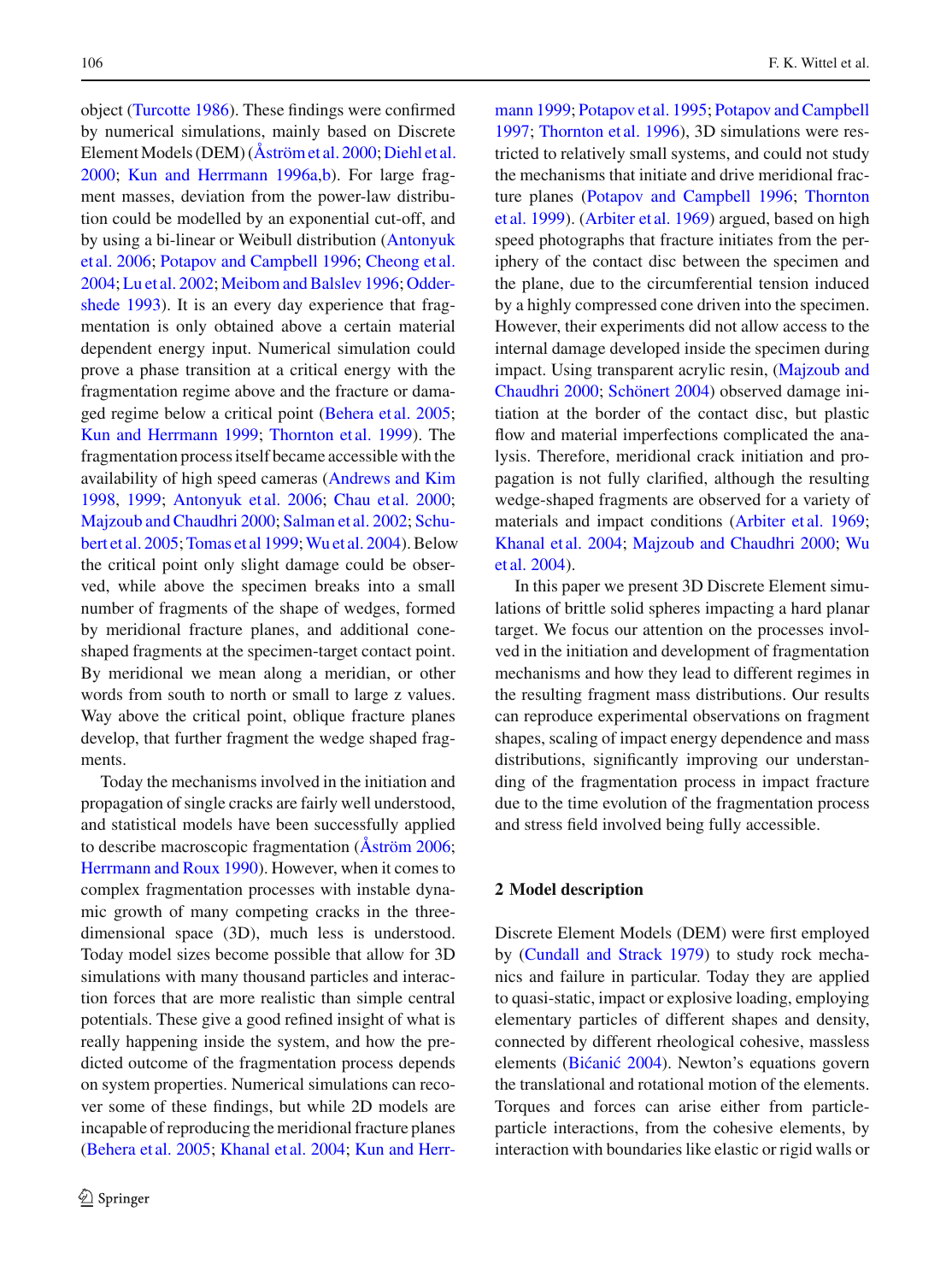volumetric forces. In this work a 3D implementation of DEM is employed, that represents the solid by an agglomeration of spheres of two different sizes. The sphere centres are connected by beam-truss elements that can elongate, shear, bend and torque. The total force and moment acting on an element is composed of contact forces from sphere-sphere contacts,  $\mathbf{F}^c = \mathbf{F}^{ov} + \mathbf{F}^{diss}$ , and the stretching and bending forces  $\mathbf{F}^b = \mathbf{F}^{elo} + \mathbf{Q}$ and moments  $M^b$  transmitted by intact beams.

The contact force is calculated as a Hertz contact by the overlapping distance  $\xi$  of spheres, by the Young's modulus of particle  $E^p$ , their Poisson ratio  $v^p$  and radii  $R_i$ ,  $R_j$ . In detail, the force on element *j* in the position  $r_{ij}$  relative to element *i* (see Fig. [1a](#page-3-0)) is given by

$$
\vec{F}_{j}^{ov} = \frac{4}{3} \frac{E^{p} \sqrt{R^{eff}}}{(1 - v^{2})} \xi_{ij}^{3/2} r'_{ij},
$$
\n(1)

with the overlapping distance  $\xi = R_i + R_j - |r_{ij}|$ as the sphere deformation,  $1/R^{eff} = 1/R_i + 1/R_j$  and  $r'_{ij} = r_{ij}/|r_{ij}|$ . The additional terms of the contact force include damping and friction forces and torques that are included [the](#page-12-29) [same](#page-12-29) [way](#page-12-29) [as](#page-12-29) [described](#page-12-29) [in](#page-12-29) [\(](#page-12-29)Pöschel and Schwager [2005](#page-12-29)). The contact interaction between particles and boundaries is identical to particle-particle



<span id="page-3-0"></span>**Fig. 1 a** Overlap interaction between two elements. **b** Beam deformation in the beam *x*−*y* plane, showing the resulting bending, shear forces and torques

contact, only with  $\xi = R_i - r_{ip}$ , where  $r_{ip}$  is the distance between the particle centre and the plane.

The 3D beam elements used are an extension of the 2D case of Euler–Bernoulli beams. In 3D the total deformation of a beam is calculated by the superposition of elongation, bending and shearing in two different planes and torsion. The force acting on element *j* connected to element *i* due to the elongation  $\varepsilon$  of the connecting beam is given by

$$
\vec{F}_j^{elo} = -E^b A^b \varepsilon r'_{ij},\tag{2}
$$

with beam stiffness  $E^b$ ,  $\varepsilon = (|\mathbf{r}_{ij}| - l_0)/l_0$ , with the initial length of the beam  $l_0$  and the beam cross section  $A^b$  defined by the initial elements positions during the model construction. The flexural forces and moments transmitted by a beam are calculated from the change in the elements orientations on each beam end relative to the body-fixed  $\hat{e}^b_x - \hat{e}^b_y - \hat{e}^b_z$  coordinate system of the beam. Figure [1b](#page-3-0) shows a typical deformation due to a rotation of both ends of the beam relative to the  $\hat{e}^b_z$ -axis, with  $\hat{e}^b_x$  oriented in the direction of  $r'_{ij}$ . Given the angular orientations  $\theta_i^z$ ,  $\theta_j^z$ , the bending force and moment  $\mathbf{Q}_{j}^{z,b}$ ,  $\mathbf{M}_{j}^{z,b}$  for the elastic deformation of the beam is given by

$$
\begin{aligned}\n\vec{Q}_{j}^{z,b} &= 3E^{b}I \frac{\left(\theta_{i}^{z} + \theta_{j}^{z}\right)}{L^{2}} \dot{\mathbf{e}}_{y}^{b}, \\
\vec{M}_{j}^{z,b} &= E^{b}I \frac{\left(\theta_{i}^{z} - \theta_{j}^{z}\right)}{L} \dot{\mathbf{e}}_{y}^{b} + \left(\vec{Q}_{j}^{z,b} \times |\vec{r}_{ij}| \dot{\mathbf{e}}_{x}^{b}\right),\n\end{aligned} \tag{3}
$$

with the moment of inertia *I*. Corresponding equations are employed for rotations around  $\hat{e}^b_y$ , and the forces and moments are superimposed while additional torsion moments are added for a relative rotation of the elements around  $\hat{e}_x^b$ ,

$$
\vec{M}_j^{x,b} = -G^b I^{tor} \frac{\left(\theta_j^x - \theta_i^x\right)}{L} \mathbf{\dot{e}}_x^b,\tag{4}
$$

with  $G^b$  and  $I^{tor}$  representing the elasticity and moment of inertia of the beams for torsion, respectively. The element forces and moments are superimposed in the global coordinate system.

To explicitly model damage, fracture and failure of the solid, beam elements are allowed to fail by a breaking rule that takes breaking due to stretching and bending of a beam into account [\(Herrmann et al. 1989](#page-12-30)), namely

<span id="page-3-1"></span>
$$
\left(\frac{\varepsilon}{\varepsilon_{th}}\right)^2 + \frac{\max\left(|\theta_i|, |\theta_j|\right)}{\theta_{th}} \ge 1,\tag{5}
$$

 $\mathcal{D}$  Springer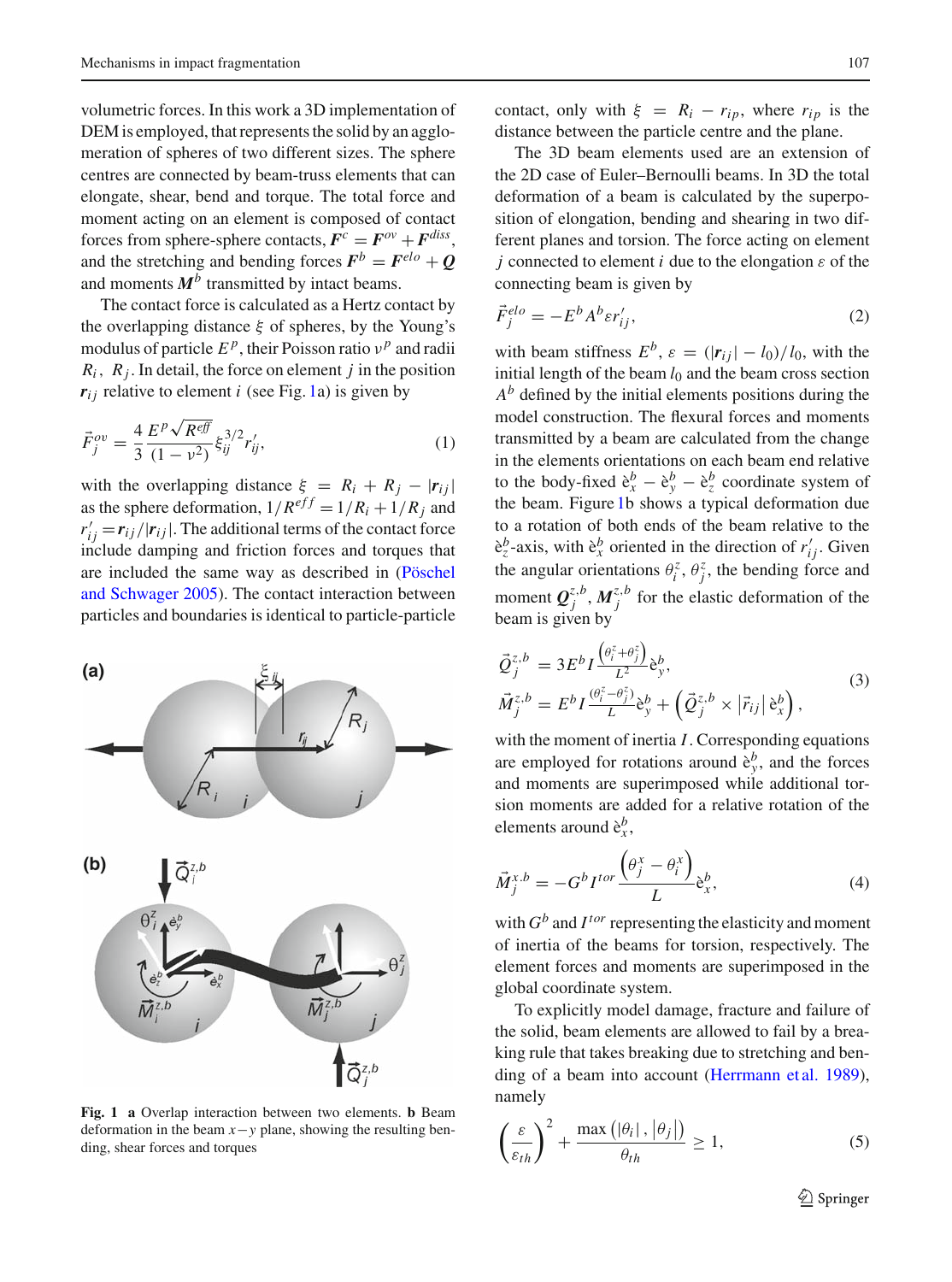with the longitudinal strain  $\varepsilon = \Delta l / l_0$  and the general rotation angles  $\theta_i$  and  $\theta_j$  of the beam ends and using  $\varepsilon_{th}$  and  $\theta_{th}$  as the respective threshold values. Note that Eq. [5](#page-3-1) has the form of the von Mises plasticity criterion. The threshold values are taken randomly for each beam, according to the Weibull distributions

<span id="page-4-0"></span>
$$
P(\varepsilon_{th}) = \frac{k}{\varepsilon_0} \left(\frac{\varepsilon_{th}}{\varepsilon_0}\right)^{k-1} \exp\left(-\left(\frac{\varepsilon_{th}}{\varepsilon_0}\right)^k\right),
$$
  

$$
P(\theta_{th}) = \frac{k}{\theta_0} \left(\frac{\theta_{th}}{\theta_0}\right)^{k-1} \exp\left(-\left(\frac{\theta_{th}}{\theta_0}\right)^k\right).
$$
 (6)

Here  $k$ ,  $\varepsilon$ <sub>o</sub> and  $\theta$ <sub>o</sub> are model parameters, controlling the width of the distributions and the average values for  $\varepsilon_{th}$ and  $\theta_{th}$  respectively. Low disorder is obtained by using large *k* values, large disorder by small *k*.

The time evolution of the system is followed solving the equations of motion for the translation and rotation of all elements using a 6th-order Gear predictorcorrector algorithm. The dynamics of the particle rotations is described using quaternions [\(Rapaport 2004](#page-12-31)). The breaking rules are evaluatedin eachtimeincrement. The beam breaking is irreversible, and broken beams are excluded from the model for consecutive time steps.

#### 2.1 Model construction and calibration

In order to avoid artefacts arising from the system topology, like anisotropy, leading to non uniform wave propagation or preferred crack paths, special attention is given to the model construction. We first start using 27000 spherical elements that are initially placed on a large regular cubic lattice but with random velocities to randomize the system. The elements are bi-disperse in size with equal portions of  $D_{min} = 0.95 D_{max}$ . After some randomization time, a central potential, located in the centre of the simulation box, is imposed to compact the elements. The system is evolved until all particle velocities are reduced to nearly zero due to small dissipative forces. We end up with a random, nearly spherical agglomerate of particles that now get connected by beam-truss elements through a Delaunay triangulation. Note that not only contacting particles are connected. We examined the topology by looking at the angular correlations with neighbors and found no proof with respect to crystallization. After the elements are initiated, their Young's modulus is slowly increased while the centripetal gravitational field is decreased, leading to an expansion of the system. Finally the bond lengths

and orientations are reset so that no initial residual stresses are present in the system and the system is trimmed to the desired shape by element removal. The beam lattice is equivalent to a material discretisation using a dual Vor[onoi](#page-12-32) [tessellation](#page-12-32) [of](#page-12-32) [the](#page-12-32) [domain](#page-12-32) [\(](#page-12-32)Bolander and Sukumar [2005](#page-12-32); [Lilliu and Van Mier 2003](#page-12-33); [Yip et al.](#page-13-1) [2006\)](#page-13-1). The microscopic properties like the elastic and failure properties of elements and bonds are calibrated to obtain the desired macroscopic Young's modulus, Poisson's ratio and strength (values see Table [1\)](#page-5-0).

The trimmed spherical specimen is located close to a plate and an impact velocity  $v_i$  in the negative *z*-direction is assigned to the system. The computation continues until no breaking activity is registered for  $50 \,\mu s$ .

For comparative reasons we calculate the evolution of the stress field by an explicit Finite Element (FE) analysis with ABAQUS. The FE model consists of axisymmetric, linear 4-node elements, using the macroscopic properties measured on the DEM sample before (see Table [1\)](#page-5-0). Symmetry boundary conditions are defined along the central axis of the particle and rigid ground plate. Figure [2a](#page-6-0) compares the shock wave of the impact using our DEM and the FEM simulation. Note that the measured wave velocity of both simulations is consistent with the analytical values (see Table [1\)](#page-5-0). The time evolution of the elastic energy in the system was found to be in excellent agreement as well.

#### **3 Mechanisms in impact fragmentation**

An important step in manipulating fragmentation processes is identifying and understanding the different fragmentation mechanisms in their order of occurrence (Fig. [3a](#page-7-0)–d) and with increasing impact energy (Fig. [6a](#page-9-0)–f). The first damage mechanism observed is diffuse damage in a region approximately *D*/4 from the target plane (see Fig. [3a](#page-7-0)). The diffusive damage occurs due to a bi-axial stress state in the *x*−*y* plane (see Fig. [2b](#page-6-0)), superimposed by compressive stress directed *z*-wards [\(Andrews and Kim 1998](#page-11-2)).

As time evolves, meridional cracks form. Their origin is explored in Fig. [4a](#page-8-0), where positions and temporal evolution of the broken bonds are plotted in side and top view, showing well defined meridional crack planes that grow from the inside towards the lateral and upper free surfaces. To understand the angular separation of the crack planes, the angular distribution of the broken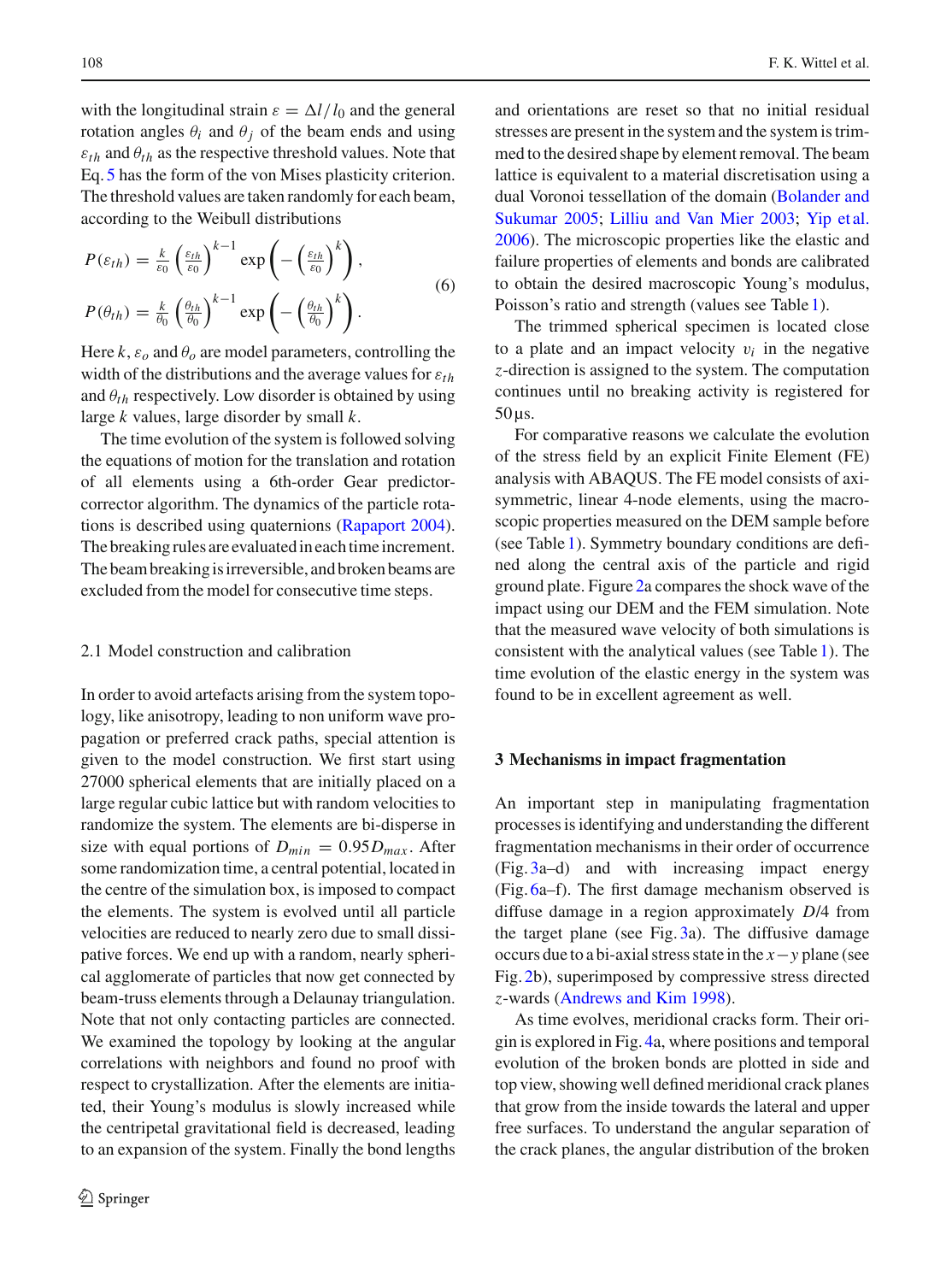<span id="page-5-0"></span>**Table 1** Typical model properties of the DEM model e.g. calibrated on a  $(16 \times 8 \times 8)$  mm<sup>3</sup> sized sample in quasi-static tensile and compressive

tests

| Particles                  |                 |               |                  |
|----------------------------|-----------------|---------------|------------------|
| <b>Stiffness</b>           | $E^p$           | 3             | GPa              |
| Diameter                   | $D_1$           | 0.5           | mm               |
| Density                    | $\rho$          | 3             | t/m <sup>3</sup> |
| <b>Beams</b>               |                 |               |                  |
| <b>Stiffness</b>           | $E^b/G^b$       | 6             | GPa              |
| Average length             | L               | 0.5           | mm               |
| Diameter                   | D               | 0.5           | mm               |
| Strain threshold           | $\varepsilon_0$ | 0.02          |                  |
| Bending threshold          | $\theta_0$      | 3             | $\circ$          |
| Shape parameter            | κ               | 0.3           |                  |
| Hard plate                 |                 |               |                  |
| <b>Stiffness</b>           | $F^w$           | 70            | GPa              |
| <b>Interaction</b>         |                 |               |                  |
| Friction coefficient       | μ               | 1             |                  |
| Damping coefficient        | $\gamma_n$      | 0.25          | $s^{-1}$         |
| Friction coefficient       | $\gamma_t$      | 0.05          | $s^{-1}$         |
| System                     |                 |               |                  |
| Time increment             | $\Delta t$      | $1e-8$        | S                |
| Number of particles        | $N^p$           | 22013         |                  |
| Number of beams            | $N^b$           | 135948        |                  |
| Solid fraction             |                 | 0.65          |                  |
| Sphere diameter            | D               | 16            | mm               |
| Macroscopic properties DEM |                 |               |                  |
| System stiffness           | E               | $7.4 \pm 0.5$ | GPa              |
| Poisson's ratio            | $\nu$           | 0.2           |                  |
| Density                    | $\rho$          | 1920          | $\text{kg/m}^3$  |
| System strength            | $\sigma_c$      | 110           | MPa              |
|                            | <b>DEM</b>      | <b>FEM</b>    |                  |
| Comparison                 |                 |               |                  |
| p-Wave speed               | $2210 \pm 100$  | $2270 \pm 20$ | m/s              |
| Contact time               | 31.4            | 31.4          | μs               |

bonds for different times are plotted in Fig. [4b](#page-8-0) by using  $g(\theta)$  as the probability of finding two broken bonds as a function of the angular separation  $\theta$  in the *x*−*y* plane. The peaks in  $g(\theta)$  clearly indicate meridional planes. For the velocity shown in Fig. [4,](#page-8-0) meridional cracks are separated by an average angle of about 60◦, and they become evident approx. 14 µs after impact.

For various realizations and materials, the position of the meridional cracks changed, but not their average angular separation, even though for strong disorder (Eq. [6\)](#page-4-0), a larger amount of uncorrelated damage occurs. From the FE calculations and the damage orientation correlation plot (Fig. [4b](#page-8-0)) no crack orientation is preferred inside of the undamaged biaxial tensile zone. However, many micro cracks weaken this zone, decreasing its effective stiffness. Around the weakened core, the material is intact and under high circumferential tensile stress. Inside this ring shaped zone, we observe the onset of the meridional cracks when we back-trace them. With increasing impact velocity,

the angular separation of crack planes decreases and thus more wedge-shaped fragments form. Obviously this effect can not be explained by arguments based on quasi-static stress analysis. However the observation can be explained in the spirit of Mott's fragmentation theory for expanding rings [\(Mott 1946\)](#page-12-34). Once a meridional crack forms, stress is released in the neighbourhood and the stress release fronts spread with a constant velocity leading to a decreasing probability for fracture in neighbouring regions. However in the stressed regions, the strains still increase due to the external loading, and the fracture probability along with it. The average size of the wedge shaped fragments therefore is determined by the relationship between the rate at which cracks nucleate and the velocity of the stress release wave. The higher the strain rate, the higher the crack nucleation rate and the more meridional cracks are formed. Measurements of the strain rate at arbitrary positions inside the bi-axially loaded zone showed a clear correlation between impact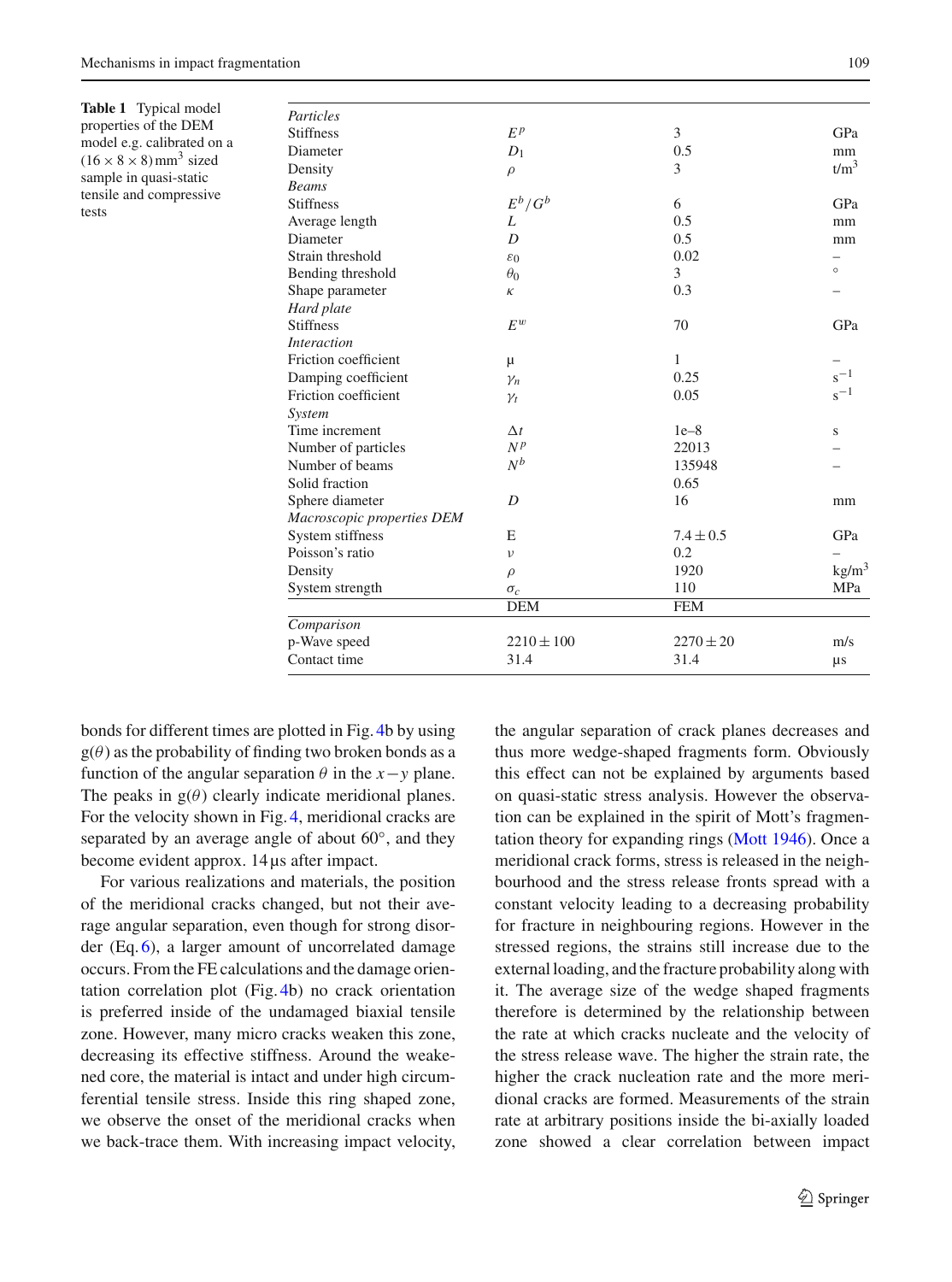<span id="page-6-0"></span>**Fig. 2** Cross sections of the half sphere. **a** Shock-wave propagation obtained from DEM and FEM simulations for  $v_i = 117$  m/s. Elements are coloured according to their acceleration magnitude. **b** Stress fields from the continuum model. The left side shows the shear stresses in global coordinates from 0 to 400MPa (black to white) while on the right side, circumferential stresses in spherical coordinates are given, ranging from 0 to 130MPa (black to white). Note the direction of impact corresponds to the meridional direction



velocity and strain rate. Even though a compact sphere and not a ring is fragmented, meridional cracks initiate in a highly stressed ring shaped region and Mott's theory can qualitatively explain the decrease of angular separation of wedge shaped fragments with increasing impact velocity. If enough energy is accessible, some of the meridional plane cracks propagate out- and upwards, fragmenting the sample into wedge shaped fragments like "orange slices".

As the sphere moves further towards the plate, a ring of broken bonds forms by shear failure at the border of the contact disc (see Figs. [2b](#page-6-0), [3\)](#page-7-0). When the sample begins to detach from the plate, a cone has been formed by a ring crack that propagated from the surface to the inside of the material at approximately 45◦. The resulting cone shaped fragments have a smaller rebound velocity than other fragments due to dissipated elastic energy by fracture, as can be seen in (Fig. [3d](#page-7-0)).

If the imparted energy is high enough, oblique plane cracks, also called *secondary* cracks may still fragment the large fragments further (see Fig. [5a](#page-8-1)). These secondary cracks are similar to oblique cracks observed in 2D simulations [\(Behera et al. 2005](#page-12-12); [Potapov et al. 1995](#page-12-23)). Figure [5](#page-8-1) compares the crack patterns obtained from a 2D DEM simulation that uses polygonal particles. Note that in 2D simulations, we observe an unnatural strongly fragmented cone of numerous single element fragments and meridional cracks can of course not form.

#### **4 Scaling regimes in fragmentation**

For practical applications of comminution processes, the amount of energy necessary to fragment a material is an important parameter. By varying the impact energy, in fragmentation simulations and experiments two distinct regimes can be identified: below a critical ener[gy](#page-11-2) [fracture](#page-11-2) [and](#page-11-2) [damage](#page-11-2) [takes](#page-11-2) [place](#page-11-2) [\(](#page-11-2)Andrews and Kim [1998;](#page-11-2) [Gilvarry and Bergstrom 1962;](#page-12-1) Thornton et al. [1999\)](#page-12-14), while above fragments form. Figure [6a](#page-9-0)–f shows examples of final crack patterns after impact with increasing impact energy. For smaller impact energies it is possible to observe meridional cracks that reach the sample surface above the contact point, but a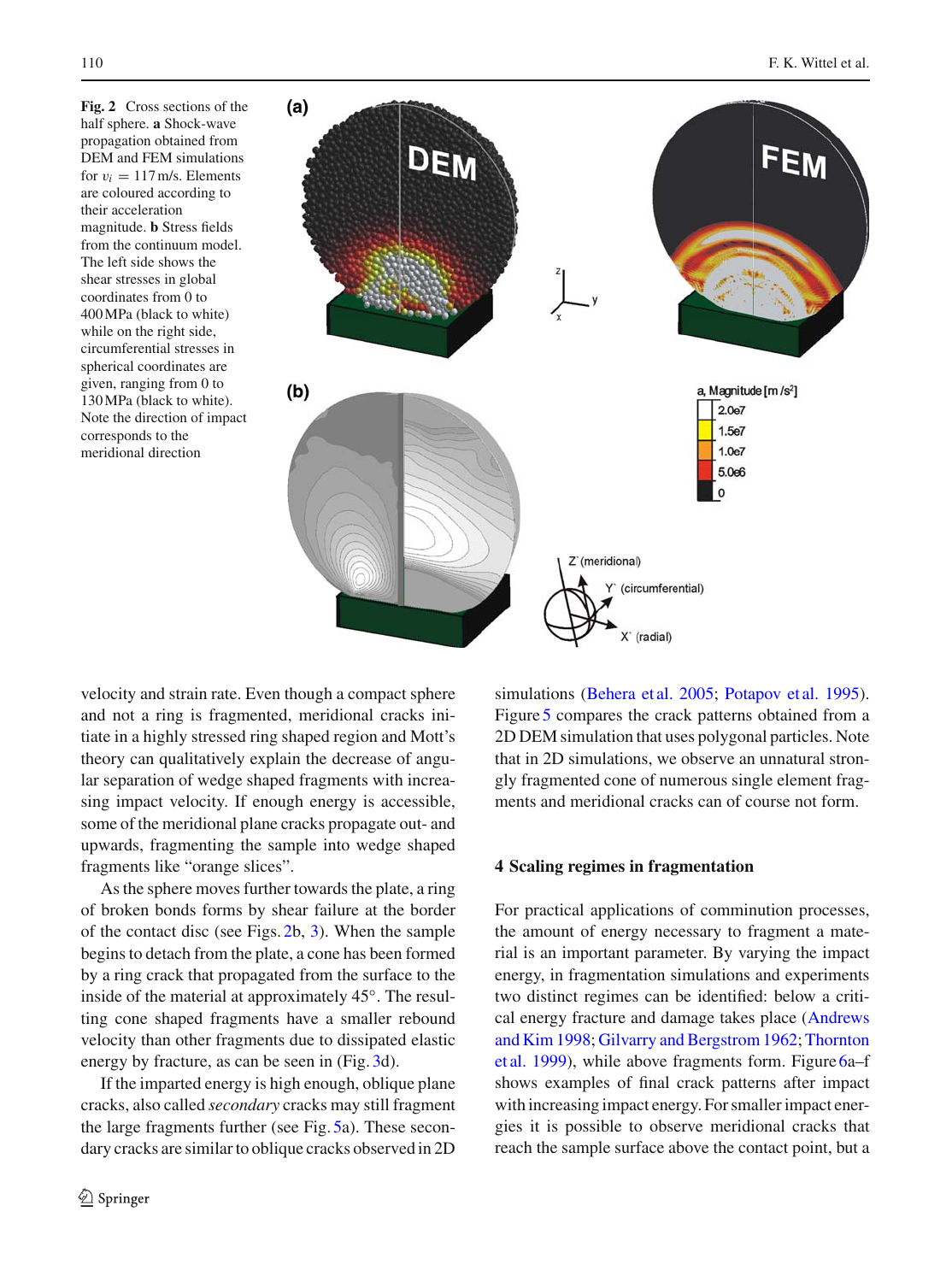<span id="page-7-0"></span>**Fig. 3** Simulation snapshots of vertical meridional cuts, showing broken bonds (dark colour). **a** Diffuse damage due to bi-axial stress state. **b** Formation of a ring of broken bonds by shear failure. **c** Theses broken bonds evolve into cracks that propagate inside the sample. **d** Detachment of the lower fragments



large piece with cracks remains (Fig. [6a](#page-9-0), b). As the initial energy increases, some of the meridional cracks are the first ones to reach the top free surface of the sphere, fragmenting the material into typically two to four fragments of wedge shape (Fig. [6c](#page-9-0)). Therefore meridional cracks are called *primary cracks*. As described earlier, increasing energy leads to secondary oblique plane cracks that further fragment the orange slice shaped fragments (Fig. [6d](#page-9-0)–f). The shape and number of large fragments simulated for smaller impact energies, as well as the location and orientation of oblique secondary cracks for larger energies, are in good agreement with experiments [\(Khanal et al. 2004](#page-12-22); [Schubert et al.](#page-12-18) [2005](#page-12-18); [Wu et al. 2004\)](#page-13-0).

For velocities smaller then the threshold velocity  $v_{th}$ , the sample is damaged by the impact but not fragmented. In particular, in 2D simulations a continuous phase transition from the damaged to the fragmented state [was](#page-12-13) [found](#page-12-13) [\(Behera et al. 2005](#page-12-12)[;](#page-12-13) Kun and Herrmann [1999\)](#page-12-13). Analogous to their analysis, the final state of the system is analyzed by measuring the mass of the two largest fragments, as well as the average fragment size. Note that the average mass  $M_2/M_1$ , with  $M_k = \sum_i^{Nf} M_i^k - M_{\text{max}}^k$  excludes the largest fragment. We can see in Fig. [7a](#page-10-0) that below the threshold value  $v_{th} = 115 \,\text{m/s}$  the largest fragment in our system has almost the total mass of the system with the second largest one being consequently nearly zero. Hence, the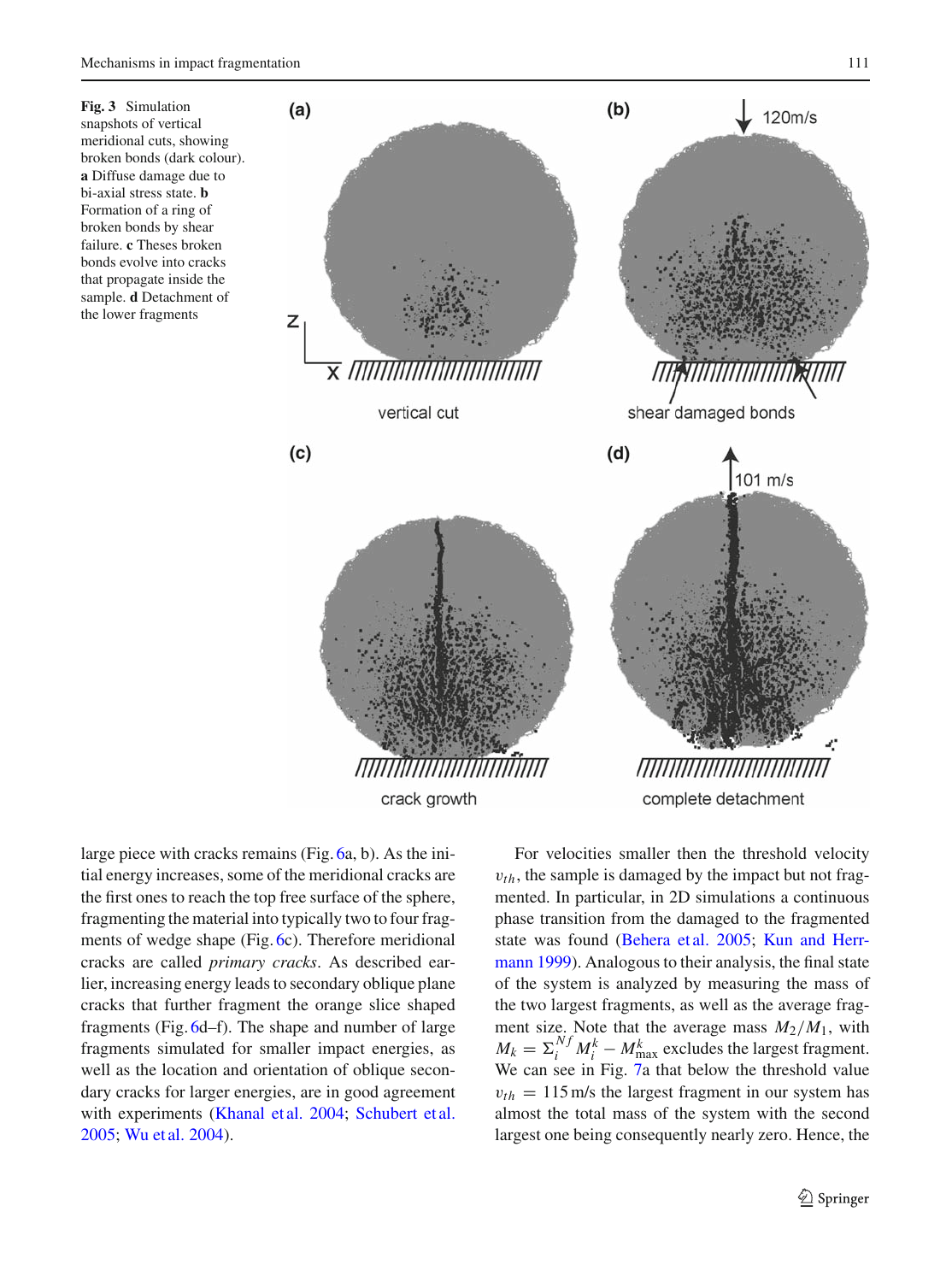<span id="page-8-0"></span>**Fig. 4 a** Broken bonds coloured according to the time of failure. **b** Angular distribution functions of broken bonds (*x*−*y* projection) as a function of the angular separation  $(v_i = 120 \,\text{m/s})$ 



<span id="page-8-1"></span>

system was only damaged and not fragmented. For  $v >$  $v_{th}$  the mass of the largest fragment rapidly decreases and the second largest and average fragment masses increase, showing a maximum at 117.5 m/s for our system. This is in very good qualitative agreement with fragmentation simulations on different geometries and loadi[ng](#page-12-13) [situations](#page-12-13) [\(Behera et al. 2005](#page-12-12)[;](#page-12-13) Kun and Herrmann [1999;](#page-12-13) [Wittel et al. 2005](#page-12-35)), indicating that 3D fragmentation simulations also show this phase transition from damage to fragmented state.

## 4.1 Fragment mass distributions

Technologically the fragment mass distributions are the most important outcome of fragmentation processes. Experimental and numerical fragmentation studies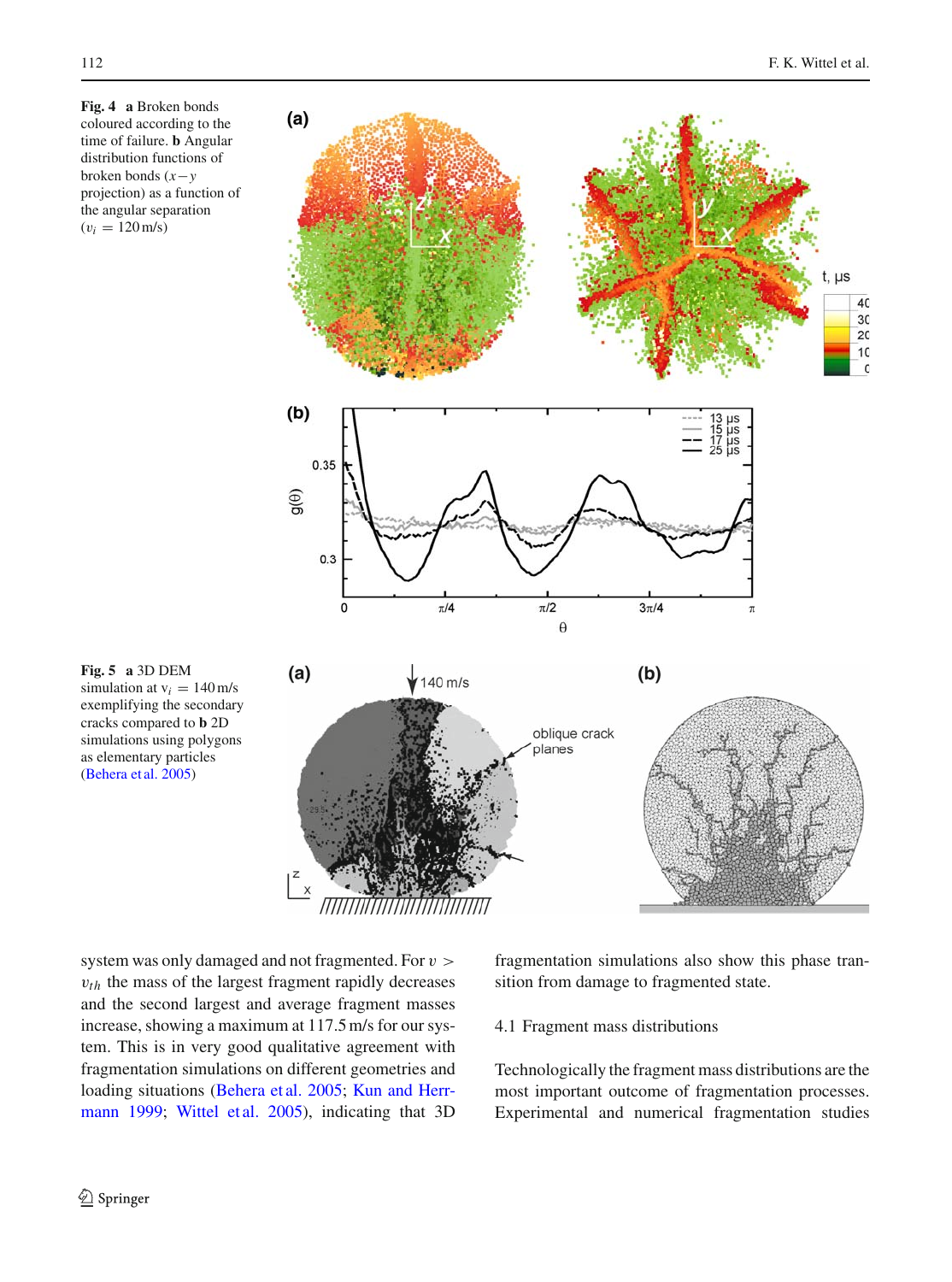<span id="page-9-0"></span>**Fig. 6** Final crack patterns for different initial velocities. Elements are projected to their initial positions for clearer view of the crack patterns. Intact bonds are coloured according to the final fragment they belong, while gray dots are added at the positions of broken beams

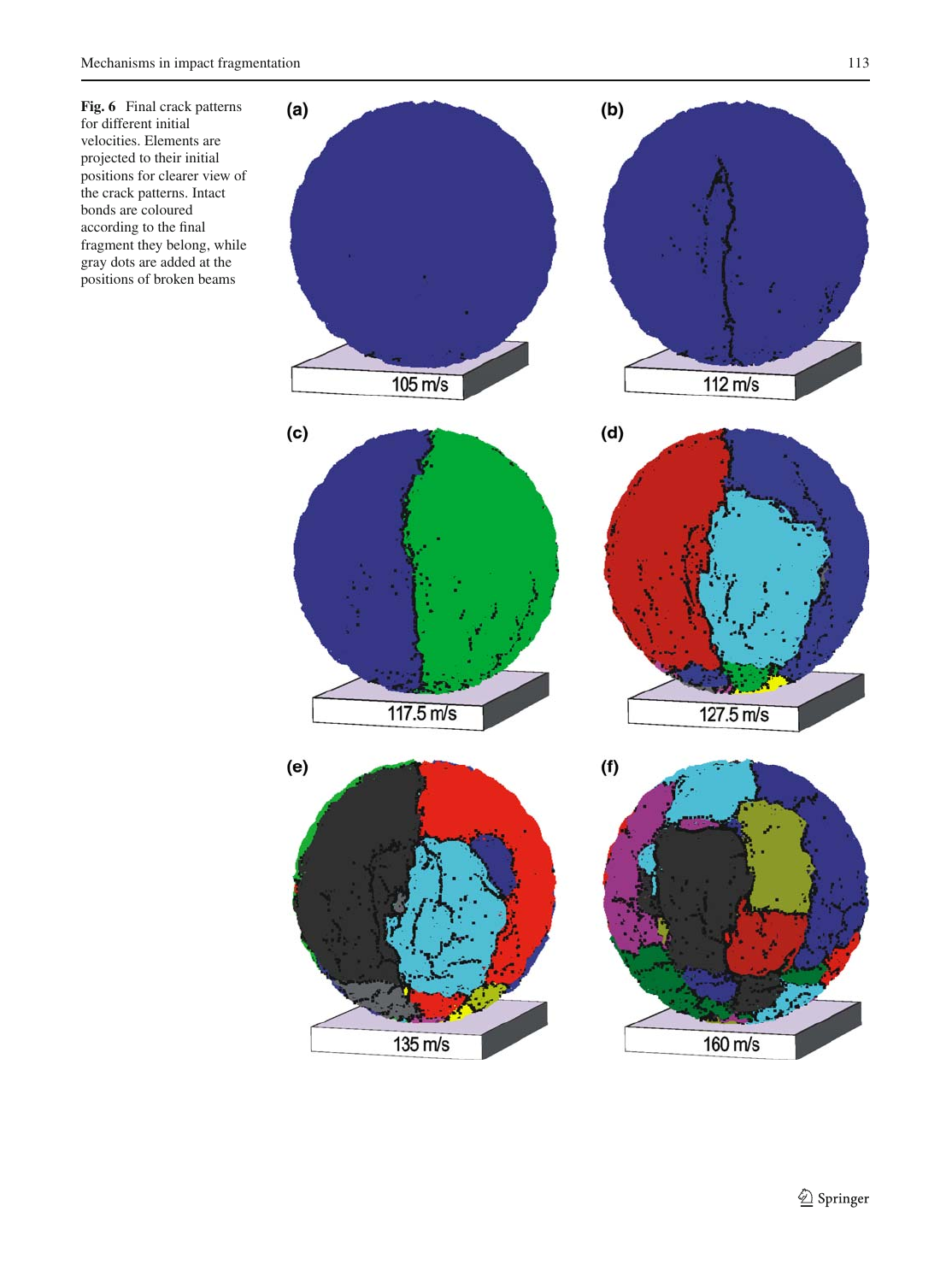<span id="page-10-0"></span>**Fig. 7 a** Scaling of masses. First, second largest and average fragment mass as a function of the impact velocity. **b** Fragment mass distribution for different initial velocities. The straight line corresponds to a power-law with exponent  $\tau = -1.9$ 

<span id="page-10-1"></span>**Fig. 8 a** Fragment size distribution weighted by mass for initial velocities. **b** Fragment mass distribution for  $v = 122.5$  m/s and different disorder in the bond breaking thresholds. The solid lines correspond to a power law with an exponential cut-off for lower masses and the Weibull distribution for large masses (Eq. [8\)](#page-11-4)



show that the mass distributions follow a power law in the range of small fragments, with a universal exponent depending on the fragmentation mechanisms. The mass distribution for large fragments can be represented by an exponential cut-off of the power law. The fragment mass distribution is usually given in terms of  $F(m)$ , that expresses the probability density of finding a fragment with mass *m* between *m* and  $m + \Delta m$ , with *m* being the fragment mass normalized by the total system mass  $M_{tot}$ . The fragment mass distributions for our 3D simulations are shown in Fig. [7b](#page-10-0) for different impact velocities v*i* averaging over 36 realizations. If  $v_i < v_{th}$ ,  $F(m)$  has a peak at low fragment masses corresponding to very small fragments. However the pronounced isolated peaks near the total mass of the system correspond to the large damaged, but still unfragmented system (see also Fig. [6a](#page-9-0), b). Note that fragments at intermediate mass range are not present in the damage regime. Around and above  $v_{th}$ ,  $F(m)$  exhibits a power law dependence  $F(m) \sim m^{-\tau}$  for intermediate masses, (dashed line in Fig. [7b](#page-10-0)) with  $\tau = 1.9 \pm 0.2$  [\(Linna et al.](#page-12-36)

[2005;](#page-12-36) [Turcotte 1986](#page-12-2)). However a local maximum can be observed for large fragments, indicating that they are formed by mechanisms that are distinct from the ones forming small fragments. The primary cracks show an angular distribution with an average separation between 45–60 $\degree$  resulting in fragment masses in the order of 10% of *Mtot* . This corresponds to the range of masses that present the broad peak in the fragment mass distribution.

To give a better representation of the large fragments, the cumulative size distribution of the fragments weighted by mass, *Q*<sup>3</sup> is studied in Fig. [8a](#page-10-1). *Q*<sup>3</sup> is calculated by summing the mass of all fragments smaller than a given size *s*, which is estimated as the diameter of a sphere with identical mass. Note that the values are normalized by the sample diameter *D*. The shape of the size distribution for large fragments can be described by a two-parameter Weibull distribution, namely  $Q_3(s) = 1 - \exp[-(s/s_c)^{ks}]$  (dashed line in Fig. [8a](#page-10-1), with  $s_c = 0.75$  and  $k_s = 5.8$ ). The Weibull distribution seems suitable, since it has been empirically found to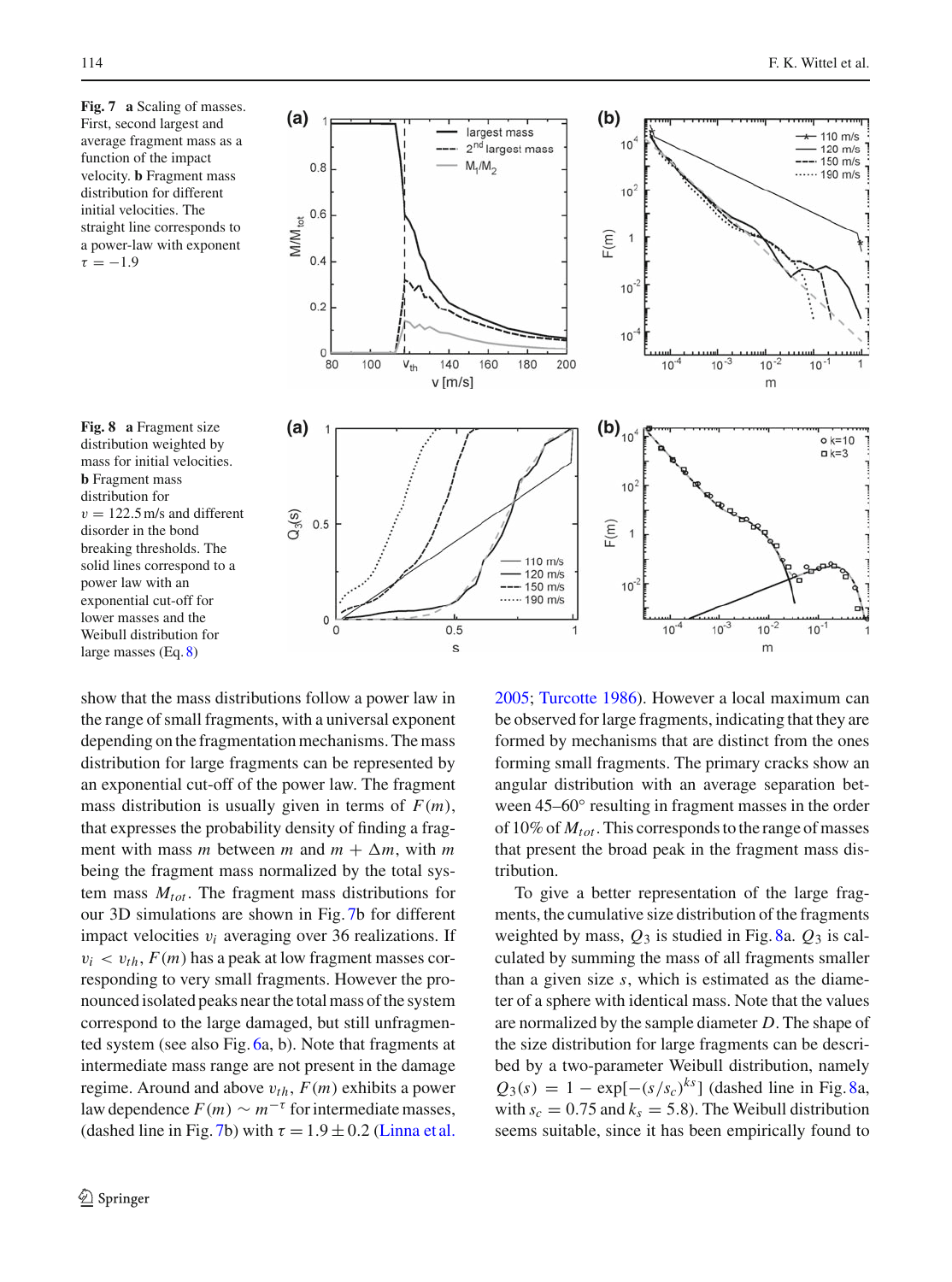describe many fracture experiments for brittle materials [\(Lu et al. 2002](#page-12-9)). For increasing impact velocity  $v_i$ , the average fragment size decreases, which is also in a[greement](#page-11-1) [with](#page-11-1) [experimental](#page-11-1) [findings](#page-11-1) [by](#page-11-1) [\(](#page-11-1)Antonyuk et al. [2006](#page-11-1); [Cheong et al. 2004](#page-12-8)).

No dependence of the fragment mass distribution with respect to material disorder (*k* in Eq. [6\)](#page-4-0) was observed (see Fig. [8b](#page-10-1)). This is in agreement with observations on the universality of the fragment size distribution with respect to the breaking probability distribution [\(Åström et al. 2000\)](#page-12-3). For the fragment mass distribution of (v ∼ v*th*) two distinct regimes can be identified (see Fig. [8b](#page-10-1)). For  $m < 1/40$  (approx. 550 elements),  $F(m)$ can be well described by the form

<span id="page-11-5"></span>
$$
F(m) \sim (1 - \beta)m^{-\tau} \exp\left(\frac{-m}{\overline{m}_0}\right) + \beta \exp\left(\frac{-m}{\overline{m}_1}\right),\tag{7}
$$

recently proposed by (Åström et al. 2004/2006). The first term is associated to branching-merging processes due to crack tip instabilities, while the second one originates from the Poissonian nucleation processes of the first dominating cracks. The parameter  $\beta$  expresses the relative importance of the two processes.

Furthermore, the scaling exponent  $\tau$  only depends on the dimensionality of the system. The local maximum for the large *m* can again be described by a twoparameter Weibull distribution

<span id="page-11-4"></span>
$$
F(m) \sim \left(\frac{k_l}{\overline{m}_l}\right) \left(\frac{m}{\overline{m}_l}\right)^{k_l-1} \cdot \exp\left(-\left(\frac{m}{\overline{m}_l}\right)^{k_l}\right), \quad (8)
$$

as discussed above. In Fig. [8b](#page-10-1), Eqs. [\(7\)](#page-11-5), [\(8\)](#page-11-4) are plotted separately with a dashed line, corresponding to a fit with values of  $m_0 = 0.001 \pm 0.001$ ,  $m_1 = 0.004 \pm 0.001$ ,  $m_l = 0.3 \pm 0.02$  and  $k_l = 1.9 \pm 0.1$ . The good quality of the fit allows for an estimate of the exponent of the power-law distribution in the small fragment mass range to be  $\tau = 2.2 \pm 0.2$ . This composed mass distribution function is not observed for 2D simulations [\(Behera et al. 2005;](#page-12-12) [Kun and Herrmann 1999\)](#page-12-13) or 3D simulations of shell fragmentation (Wittel et al. 2004/2005), where obviously meridional cracks are not present.

#### **5 Conclusions**

We showed the importance of the use of 3D simulations for fragmentation processes by using a DEM simulation with 3D beam-truss elements for the particle cohesion. Due to this computationally more laborious approach, one is able to obtain a more realistic picture of the fragmentation processes, the evolution of fragmentation mechanisms and their consequences for the fragment mass distribution. To rationalize arguments for the fracture initiation, continuum solutions for the stress field were utilized. It was shown that 2D representations for fragmenting systems are not capable of capturing fragmentation by meridional cracks, which is the primary cracking mechanism. We showed that micro cracks form inside the sample in a region above the compressive cone long time before they are experimentally observed from the outside, if at all. They coalesce to initiate fracture in meridional fracture planes, resulting in a small number of large wedge shaped fragments. An explanation for the decrease in their angular separation could be found in the Mott fragmentation model. The resulting fragment mass distribution is described by a power law regime for small fragments and a broad peak for large fragments that can be fitted by a two-parameter Weibull distribution, in agreement with experimental results [\(Antonyuk et al.](#page-11-1) [2006;](#page-11-1) [Cheong et al. 2004](#page-12-8); [Lu et al. 2002;](#page-12-9) [Salman et al.](#page-12-17) [2002\)](#page-12-17). Even though the results are valid for materials with various disorders, they are limited to the class of brittle, disordered media; however extensions to fragmentation with ductile materials are in progress. Another class of interesting questions deal with the problem of size effects, the influence of multi-disperse particles or the stiffness contrast of particles and beam-elements. For technological applications studies on the influence of target geometries and the optimization potential to obtain desired fragment size distributions or to reduce impact energies are of broad interest.

#### **References**

- <span id="page-11-2"></span>Andrews EW, Kim KS (1998) Threshold conditions for dynamic fragmentation of ceramic particles. Mech Mater 29:161– 180. doi[:10.1016/S0167-6636\(98\)00014-3](http://dx.doi.org/10.1016/S0167-6636(98)00014-3)
- <span id="page-11-3"></span>Andrews EW, Kim KS (1999) Threshold conditions for dynamic fragmentation of glass particles. Mech Mater 31:689–703. doi[:10.1016/S0167-6636\(99\)00024-1](http://dx.doi.org/10.1016/S0167-6636(99)00024-1)
- <span id="page-11-1"></span>Antonyuk S, Khanal M, Tomas J, Heinrich S, Morl L (2006) Impact breakage of spherical granules: experimental study and DEM simulation. Chem Eng Process 45:838–856. doi[:10.1016/j.cep.2005.12.005](http://dx.doi.org/10.1016/j.cep.2005.12.005)
- <span id="page-11-0"></span>Arbiter N, Harris CC, Stamboltzis GA (1969) Single fracture of brittle spheres. T Soc Min Eng 244:118–133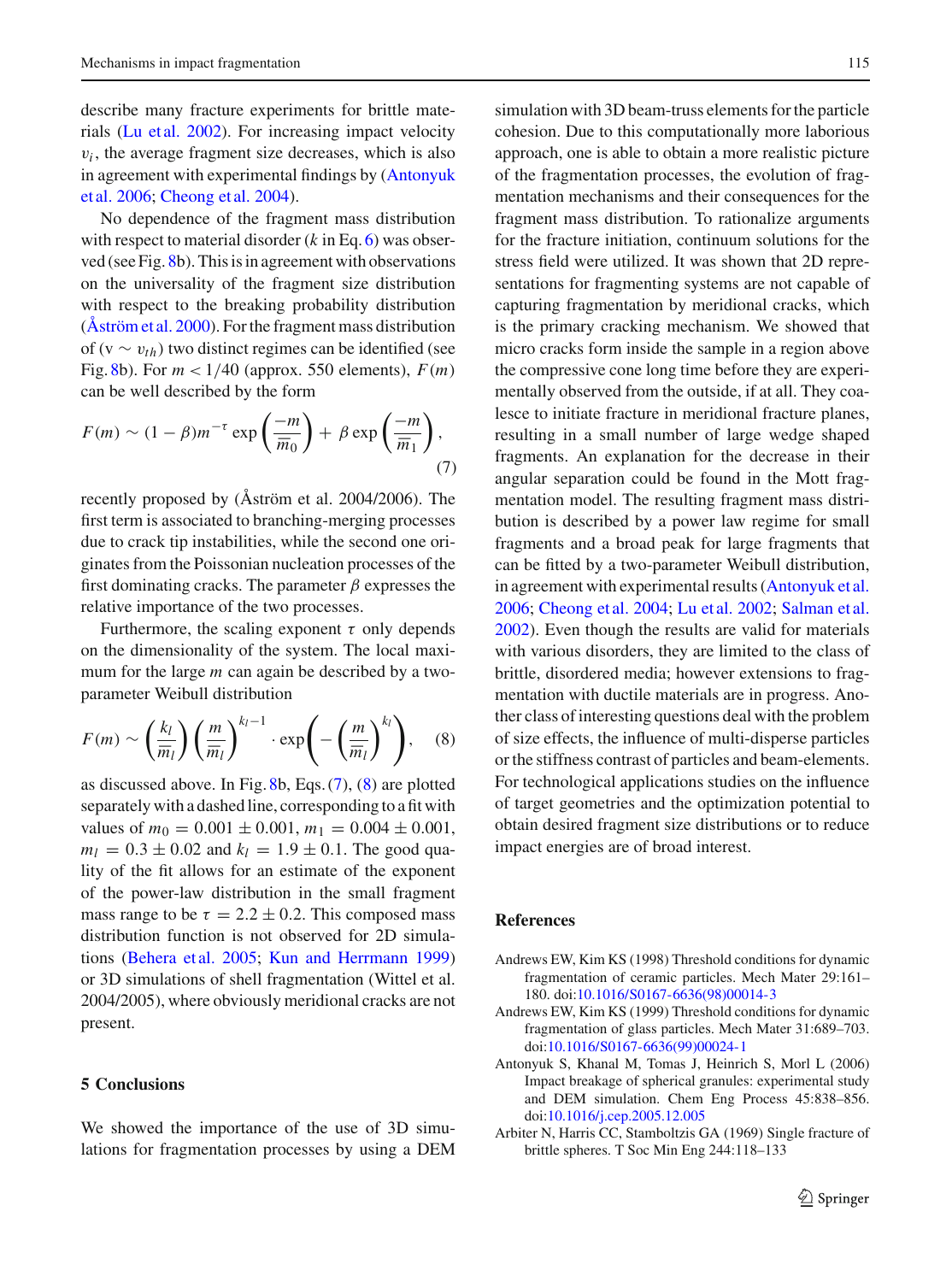- <span id="page-12-20"></span>Åström JA (2006) Statistical models of brittle fragmentation. Adv Phys 55:247–278. doi[:10.1080/00018730600731907](http://dx.doi.org/10.1080/00018730600731907)
- <span id="page-12-3"></span>Åström JA, Holian BL, Timonen J (2000) Universality in fragmentation. Phys Rev Lett 84:3061–3064. doi[:10.1103/](http://dx.doi.org/10.1103/PhysRevLett.84.3061) [PhysRevLett.84.3061](http://dx.doi.org/10.1103/PhysRevLett.84.3061)
- Åström JA, Linna RP, Timonen J, Moller PF, Oddershede L (2004) Exponential and power-law mass distributions in brittle fragmentation. Phys Rev E Stat Nonlin Soft Matter Phys 70:026104. doi[:10.1103/PhysRevE.70.026104](http://dx.doi.org/10.1103/PhysRevE.70.026104)
- <span id="page-12-12"></span>Behera B, Kun F, McNamara S, Herrmann HJ (2005) Fragmentation of a circular disc by impact on a frictionless plate. J Phys-Condens Mater 17:S2439–S2456
- <span id="page-12-28"></span>Bićanić N (2004) Discrete element methods. In: Stein E, de Borst R Hughes T (eds) Encyclopedia of computational mechanics: fundamentals. Wiley pp 311–337
- <span id="page-12-32"></span>Bolander JE, Sukumar N (2005) Irregular lattice model for quasistatic crack propagation. Phys Rev B 71:094106. doi[:10.](http://dx.doi.org/10.1103/PhysRevB.71.094106) [1103/PhysRevB.71.094106](http://dx.doi.org/10.1103/PhysRevB.71.094106)
- <span id="page-12-15"></span>Chau KT, Wei XX, Wong RHC, Yu TX (2000) Fragmentation of brittle spheres under static and dynamic compressions: experiments and analyses. Mech Mater 32:543–554. doi: [10.1016/S0167-6636\(00\)00026-0](http://dx.doi.org/10.1016/S0167-6636(00)00026-0)
- <span id="page-12-8"></span>Cheong YS, Reynolds GK, Salman AD, Hounslow MJ (2004) Modelling fragment size distribution using two-parameter Weibull equation. Int J Miner Process 74:S227–S237. doi[:10.1016/j.minpro.2004.07.012](http://dx.doi.org/10.1016/j.minpro.2004.07.012)
- <span id="page-12-27"></span>Cundall PA, Strack ODL (1979) Discrete numerical-model for granular assemblies. Geotechnique 29:47–65
- <span id="page-12-4"></span>Diehl A, Carmona HA, Araripe HA, Andrade JS, Farias GA (2000) Scaling behavior in explosive fragmentation. Phys Rev E Stat Phys Plasmas Fluids Relat Interdiscip Topics 62:4742–4746. doi[:10.1103/PhysRevE.62.4742](http://dx.doi.org/10.1103/PhysRevE.62.4742)
- <span id="page-12-0"></span>Gilvarry JJ, Bergstrom BH (1961) Fracture of brittle solids: 1. Distribution function for fragment size in single fracture. J Appl Phys 32:400–410
- <span id="page-12-1"></span>Gilvarry JJ, Bergstrom BH (1962) Fracture of brittle solids. III. Expermental results on the distribution of fragment size in single fracture. J Appl Phys 33:3211–3213
- <span id="page-12-21"></span>Herrmann HJ, Roux S (eds) (1990) Statistical models for the fracture of disordered media. North-Holland, Amsterdam
- <span id="page-12-30"></span>Herrmann HJ, Hansen A, Roux S (1989) Fracture of Disordered, elastic Lattices in 2 dimensions. Phys Rev B 39:637–648. doi[:10.1103/PhysRevB.39.637](http://dx.doi.org/10.1103/PhysRevB.39.637)
- <span id="page-12-22"></span>Khanal M, Schubert W, Tomas J (2004) Ball impact and crack propagation—simulations of particle compound material. Granul Matter 5:177–184. doi[:10.1007/](http://dx.doi.org/10.1007/s10035-003-0149-3) [s10035-003-0149-3](http://dx.doi.org/10.1007/s10035-003-0149-3)
- <span id="page-12-5"></span>Kun F, Herrmann HJ (1996a) Fragmentation of colliding discs. Int J Mod Phys C 7:837–855. doi[:10.1142/](http://dx.doi.org/10.1142/S0129183196000697) [S0129183196000697](http://dx.doi.org/10.1142/S0129183196000697)
- <span id="page-12-6"></span>Kun F, Herrmann HJ (1996b) A study of fragmentation processes using a discrete element method. Comput Methods Appl M 138:3–18. doi[:10.1016/S0045-7825\(96\)01012-2](http://dx.doi.org/10.1016/S0045-7825(96)01012-2)
- <span id="page-12-13"></span>Kun F, Herrmann HJ (1999) Transition from damage to fragmentation in collision of solids. Phys Rev E Stat Phys Plasmas Fluids Relat Interdiscip Topics 59:2623–2632. doi[:10.1103/](http://dx.doi.org/10.1103/PhysRevE.59.2623) [PhysRevE.59.2623](http://dx.doi.org/10.1103/PhysRevE.59.2623)
- <span id="page-12-33"></span>Lilliu G, Van Mier JGM (2003) 3D lattice type fracture model for concrete. Eng Fract Mech 71:927–941. doi[:10.1016/](http://dx.doi.org/10.1016/S0013-7944(02)00158-3) [S0013-7944\(02\)00158-3](http://dx.doi.org/10.1016/S0013-7944(02)00158-3)
- <span id="page-12-36"></span>Linna RP, Åström JA, Timonen J (2005) Dimensional effects in dynamic fragmentation of brittle materials. Phys Rev E Stat Nonlin Soft Matter Phys 72:015601. doi[:10.1103/](http://dx.doi.org/10.1103/PhysRevE.72.015601) [PhysRevE.72.015601](http://dx.doi.org/10.1103/PhysRevE.72.015601)
- <span id="page-12-9"></span>Lu CS, Danzer R, Fischer FD (2002) Fracture statistics of brittle materials: weibull or normal distribution. Phys Rev E Stat Nonlin Soft Matter Phys 65:067102. doi[:10.1103/](http://dx.doi.org/10.1103/PhysRevE.65.067102) [PhysRevE.65.067102](http://dx.doi.org/10.1103/PhysRevE.65.067102)
- <span id="page-12-16"></span>Majzoub R, Chaudhri MM (2000) High-speed photography of low-velocity impact cracking of solid spheres. Philos Mag Lett 80:387–393. doi[:10.1080/095008300403521](http://dx.doi.org/10.1080/095008300403521)
- <span id="page-12-10"></span>Meibom A, Balslev I (1996) Composite power laws in shock fragmentation. Phys Rev Lett 76:2492–2494. doi[:10.1103/](http://dx.doi.org/10.1103/PhysRevLett.76.2492) [PhysRevLett.76.2492](http://dx.doi.org/10.1103/PhysRevLett.76.2492)
- <span id="page-12-34"></span>Mott NF (1946) Fragmentation of spherical cases. Proc R Soc Lond A Math Phys Sci 189:300–308. doi[:10.1098/rspa.](http://dx.doi.org/10.1098/rspa.1947.0042) [1947.0042](http://dx.doi.org/10.1098/rspa.1947.0042)
- <span id="page-12-11"></span>Oddershede L, Dimon P, Bohr J (1993) Self-organized criticality in fragmenting. Phys Rev Lett 71:3107–3110. doi[:10.1103/](http://dx.doi.org/10.1103/PhysRevLett.71.3107) [PhysRevLett.71.3107](http://dx.doi.org/10.1103/PhysRevLett.71.3107)
- <span id="page-12-7"></span>Potapov AV, Campbell CS (1996) A three-dimensional simulation of brittle solid fracture. Int J Mod Phys C 7:717–729. doi[:10.1142/S0129183196000594](http://dx.doi.org/10.1142/S0129183196000594)
- <span id="page-12-24"></span>Potapov AV, Campbell CS (1997) The two mechanisms of particle impact breakage and the velocity effect. Powder Technol 93:13–21. doi[:10.1016/S0032-5910\(97\)03242-7](http://dx.doi.org/10.1016/S0032-5910(97)03242-7)
- <span id="page-12-23"></span>Potapov AV, Hopkins MA, Campbell CS (1995) A 2-dimensional dynamic simulation of solid fracture. I. Description of the model. Int J Mod Phys C 6:371–398. doi[:10.1142/](http://dx.doi.org/10.1142/S0129183195000277) [S0129183195000277](http://dx.doi.org/10.1142/S0129183195000277)
- <span id="page-12-29"></span>Pöschel T, Schwager T (2005) Computational granular dynamics: models and algorithms. Springer-Verlag, Berlin
- <span id="page-12-31"></span>Rapaport DC (2004) The art of molecular dynamics simulation. Cambridge University Press, Cambridge
- <span id="page-12-17"></span>Salman AD, Biggs CA, Fu J, Angyal I, Szabo M, Hounslow MJ (2002) An experimental investigation of particle fragmentation using single particle impact studies. Powder Technol 128:36–46. doi[:10.1016/S0032-5910\(02\)00151-1](http://dx.doi.org/10.1016/S0032-5910(02)00151-1)
- <span id="page-12-26"></span>Schönert K (2004) Breakage of spheres and circular discs. Powder Technol 143–144:2–18
- <span id="page-12-18"></span>Schubert W, Khanal M, Tomas J (2005) Impact crushing of particle-particle compounds—experiment and simulation. Int J Miner Process 75:41–52. doi[:10.1016/j.minpro.2004.](http://dx.doi.org/10.1016/j.minpro.2004.01.006) [01.006](http://dx.doi.org/10.1016/j.minpro.2004.01.006)
- <span id="page-12-25"></span>Thornton C, Yin KK, Adams MJ (1996) Numerical simulation of the impact fracture and fragmentation of agglomerates. J Phys D Appl Phys 29:424–435. doi[:10.1088/0022-3727/](http://dx.doi.org/10.1088/0022-3727/29/2/021) [29/2/021](http://dx.doi.org/10.1088/0022-3727/29/2/021)
- <span id="page-12-14"></span>Thornton C, Ciomocos MT, Adams MJ (1999) Numerical simulations of agglomerate impact breakage. Powder Technol 105:74–82. doi[:10.1016/S0032-5910\(99\)00120-5](http://dx.doi.org/10.1016/S0032-5910(99)00120-5)
- <span id="page-12-19"></span>Tomas J, Schreier M, Groger T, Ehlers S (1999) Impact crushing of concrete for liberation and recycling. Powder Technol 105:39–51. doi[:10.1016/S0032-5910\(99\)00116-3](http://dx.doi.org/10.1016/S0032-5910(99)00116-3)
- <span id="page-12-2"></span>Turcotte DL (1986) Fractals and fragmentation. J Geophys Ressolid 91:1921
- Wittel FW, Kun F, Herrmann HJ, Kröplin BH (2004) Fragmentation shells. Phys Rev Lett 93:035504
- <span id="page-12-35"></span>Wittel FW, Kun F, Herrmann HJ, Kröplin BH (2005) Breakup of shells under explosion and impact. Phys Rev E Stat